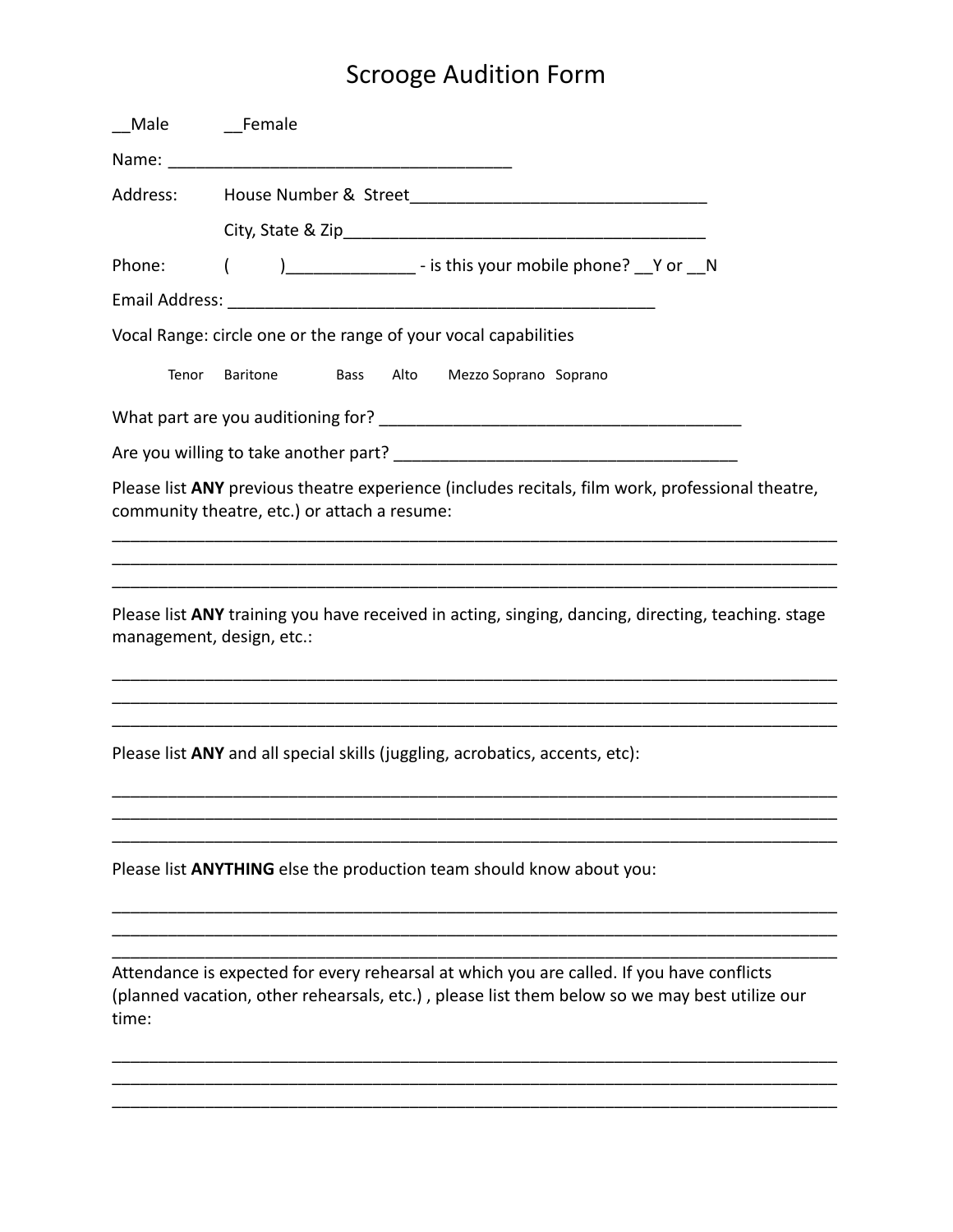#### **Synopsis**

The story opens on Christmas Eve, 1860, in Cheapside, London, where the chill air is alive with the sound of carols coming from the churches. Ebenezer Scrooge, however, thinks nothing of Christmas. He is the surviving partner of Scrooge and Marley, private merchant bankers and moneylenders. His clerk, Bob Cratchit, overworked and underpaid has a hard time asking for time off, with pay, for Christmas. Ebenezer does not like this time of year and turns down invitations to a family gathering from his nephew, Harry, and is not at all charitable to the representatives of a charity for the poor.

Even though it is holiday time, Scrooge continues to collect debts owing from unfortunate souls who could do with extra money at this time of year.

Bob Cratchit is the complete opposite and goes shopping with his family optimistically celebrating the season of goodwill. Back at his home, Scrooge is sipping soup when the ghost of his dead partner, Jacob Marley appears. He is a pitiful figure hung about with chains. He says that each link is a manifestation of those he forged in life. Marley takes Scrooge on a trip to show him all those souls who are chained and fettered according to their misspent lives. Before returning Ebenezer back to his home Marley warns Scrooge that he will receive visitations from three more spirits who will attempt to show him the errors of his ways. There will still be time to change.

Scrooge is first visited by the Ghost of Christmas Past, a rather dignified old lady. She takes him on a trip from his childhood to the time when he, as a young man, fell in love with his employer's daughter, Isabel Fezziwig. His second visitation is from the Ghost of Christmas Present who whisks Ebenezer off into the night to witness the plight of the Cratchit Family in their humble home. Scrooge is moved by the plight of Tiny Tim and the supreme optimism with which the sick young boy views life. He is then taken to witness what joy he is missing at the home of his nephew and family. Scrooge is moved by the low regard in which he is held in people's estimation.

The Ghost of Christmas Yet-to-Come is the most terrible apparition yet and he reveals to Scrooge his own death and that of the pathetic Tiny Tim. Ebenezer sees his debtors dancing on his coffin and stealing all his possessions in celebration of his death. He then sees himself in Hell and for his sins, burdened down with heavy chains.

Back home, early on Christmas morning, Ebenezer vows to start his life afresh. He dresses up as Father Christmas and visits the Cratchits with presents and the promise to pay the medical expenses for Tiny Tim's treatment. He then returns home to dress for the celebrations at the home of his nephew.

#### **Musical Numbers:**

- 1. The Beautiful Day *Tiny Tim*
- 2. A Better Life *Scrooge*
- 3. A Christmas Carol *Company*
- 4. Christmas Children *Bob Cratchit*
- 5. Happiness *Scrooge and Isabel*
- 6. I Hate Christmas *Scrooge*
- 7. I Like Life *Ghost of Christmas Present*
- 8. I'll Begin Again *Scrooge*
- 9. It's Not My Fault *Scrooge*
- 10. Make the Most Of This World *Marley and company of ghosts*
- 11. Thank You Very Much *Debtors and company.*

Song samples **[HERE](https://www.concordtheatricals.com/p/1707/scrooge)**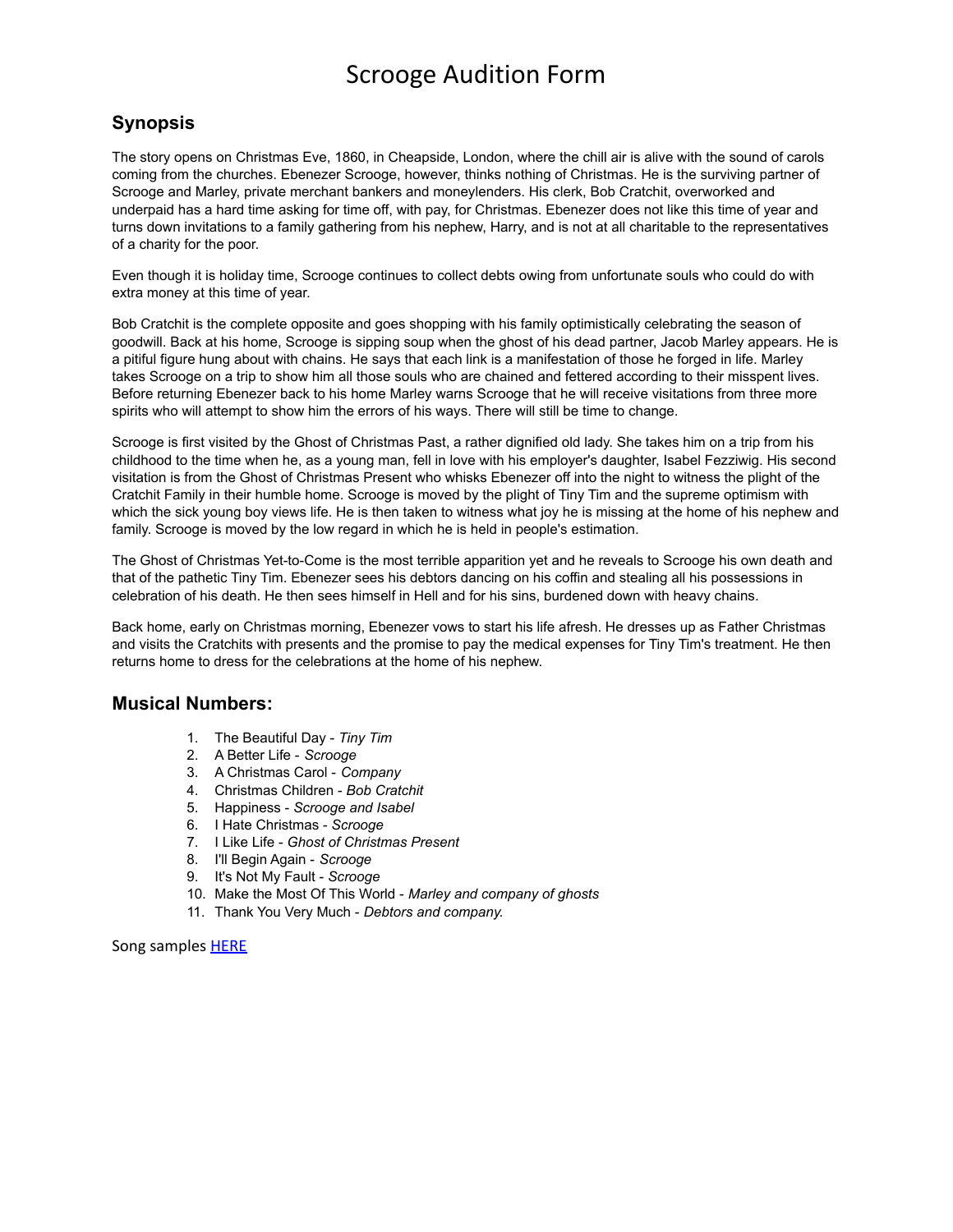### **Show Details**

Performances – November 11, 12, 18 & 19 at 7:30PM, November 13, 19 & 20 at 2 pm. Tech Week – November 6 – 10,2022 - MANDATORY Rehearsals: Start on Sunday August 28. Schedule is: Sundays – 2PM (Community Center) Mondays – 7PM (Community Center) Tuesdays – 7PM (Clubhouse) Work plans for each rehearsal will be given in advance.

#### **Leadership**

Director: Barbara Cochran Producer: Bob McFarland Stage Manager: Michelle Ditzler Music Director: Paul Bealieu Choreography: Bobbi Jo Phillips

### **Auditions**

Parts and part sizes are listed below. Please be prepared to sing a piece that is reflective of the part you may be interested in. You may prepare a piece from the show if you like. We will NOT have an accompanist available. You may use a karaoke track or sing a capella. If you are auditioning for a non-featured singing role, you may sing in a group.

We will follow COVID protocols as may be appropriate for the time.

### **Note:**

\*We are casting children age 8 and up for this production.

\*If you are cast in the show, we request that you refrain from posting on social media or sharing with other possible cast or friends until the Stage Manager gives permission.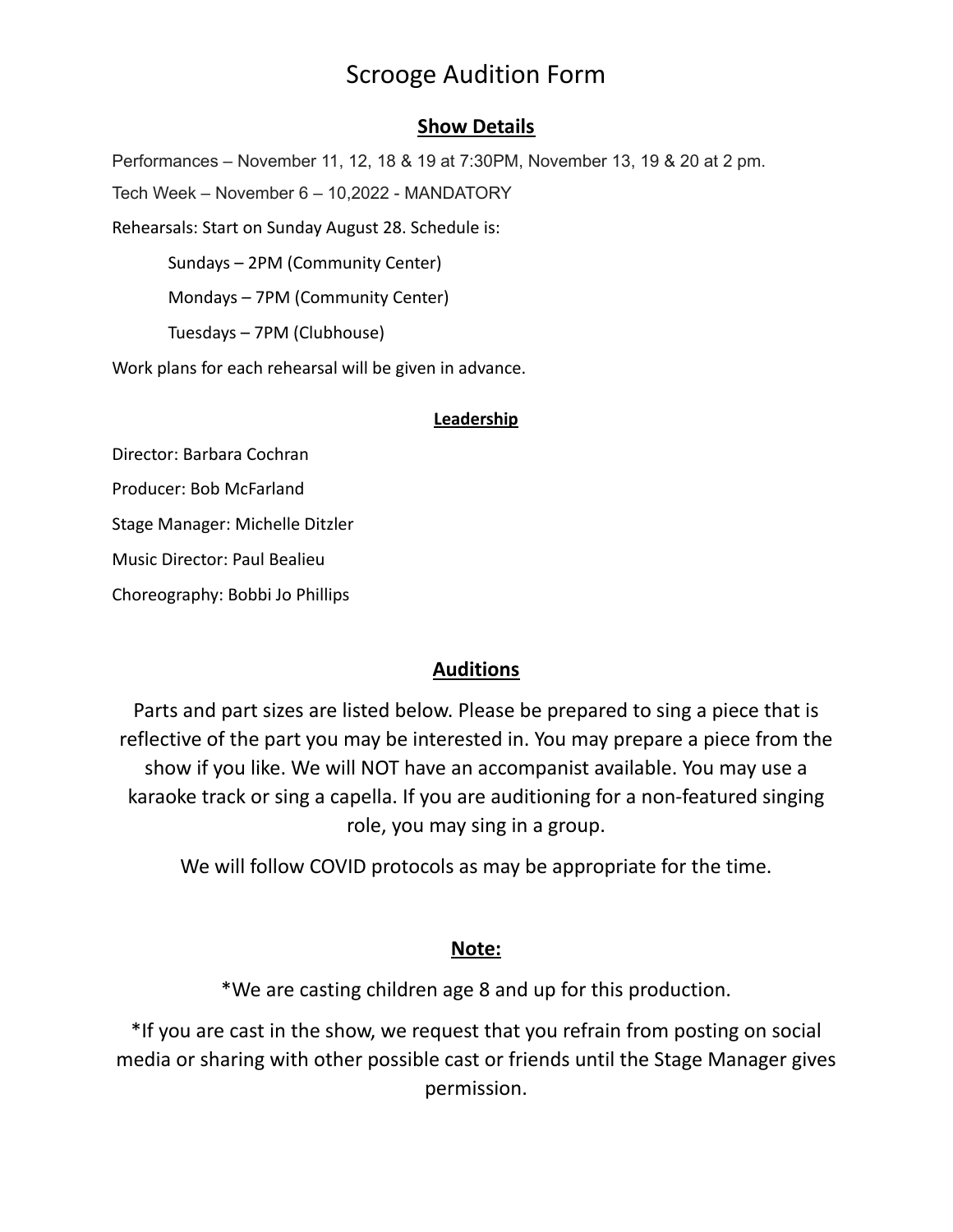### **Cast of Characters:**

The Scrooges:

EBENEZER SCROOGE: Male, 50s or older. Scrooge is a grumpy old man who has buried a lot of memories by focusing only on his work and material success. Soloist--Vocal Range: A2-F#4.

FRED: Male, 20s and up. Fred is the opposite of his uncle Scrooge— upbeat and optimistic, he celebrates his life, even though he's not well off financially. Featured solos--Vocal Range: C3-G4.

ELIZABETH: Female, 20s and up. Elizabeth is Fred's wife; confident and strong, a modern woman who isn't afraid to let her voice be heard. Featured solos--Vocal Range: B3-E5.

The Cratchit Family:

BOB CRATCHIT: Male, 30s or older. Bob is a good-natured and hard-working man, doing his best to stay positive while supporting a large family and working for a very difficult boss. Soloist--Vocal Range: C3-Gb4.

MRS. CRATCHIT: Female, 30s and up. Bob Cratchit's supportive wife and mother to their large brood. Featured solos--Vocal Range: A3-D5

TINY TIM: Male, between 8-12. Tiny Tim is Cratchit's partially disabled son who still believes in everything around him, despite his physical condition. Soloist--Vocal Range: D4-D5.

MARTHA CRATCHIT: Female, late teens or older. Bob Cratchit's oldest child who has moved out but who makes it home for Christmas, knowing how important it is to the family. Featured Solos--Vocal Range: C4-E5.

CRATCHIT CHILDREN: Age 13-17

The Spirits:

JACOB MARLEY: Male, 40s or older. The ghost of Jacob Marley shows the tragic end of a life lived like Scrooge's. He deals in heavy emotions at all times— anger and anguish mostly. Soloist--Vocal Range: C#3-Eb4.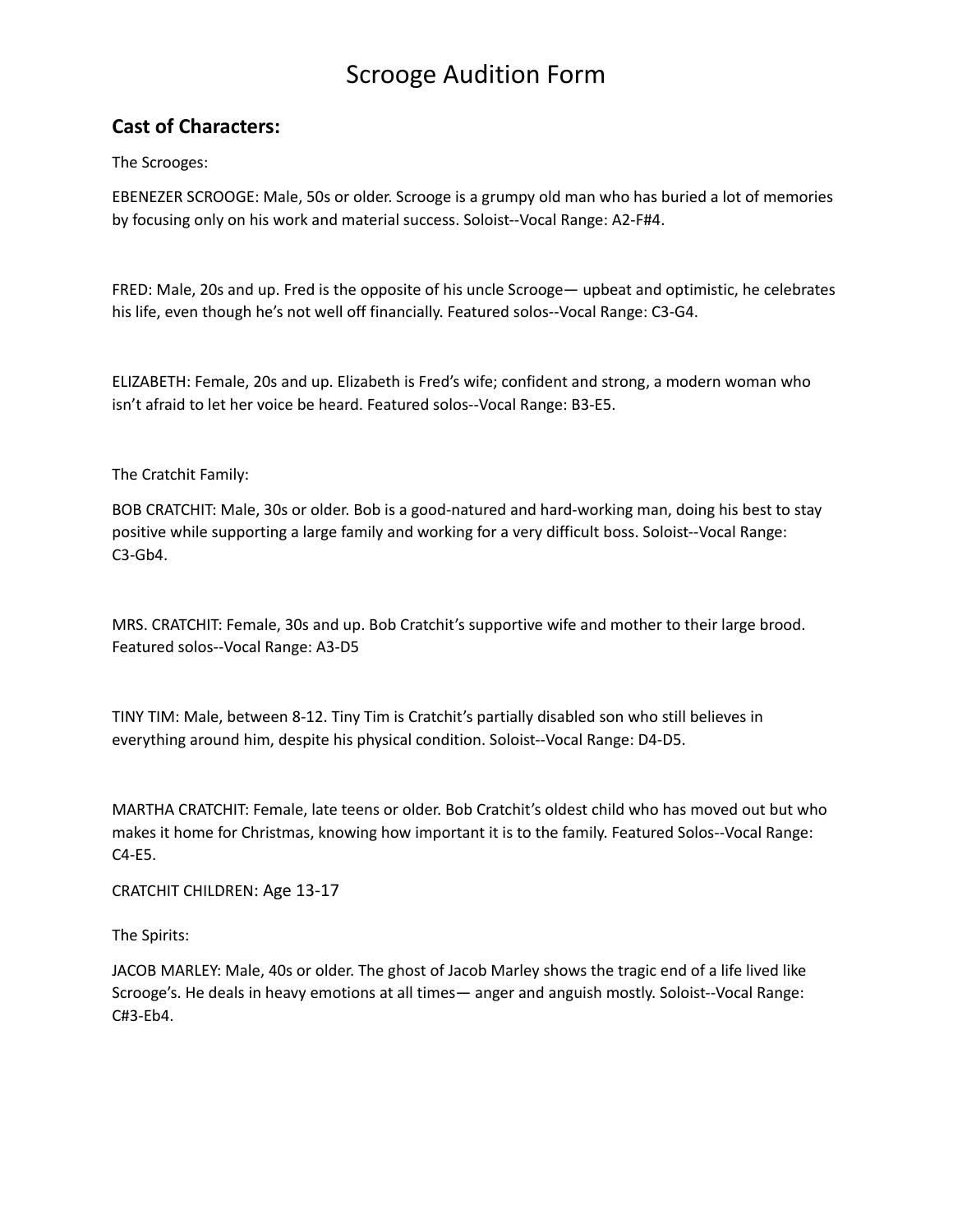GHOST OF CHRISTMAS PAST/MATCH GIRL: Female, teens and up. The Ghost seems gentle and etherial, but her questioning of Scrooge intentionally causes him to address memories he'd be happier to push aside. Soloist--Vocal Range: B3-F5.

GHOST OF CHRISTMAS PRESENT: Male, adult. Loud and boisterous, the Ghost lives in the moment but mixes his good nature with a serious understanding of the weight of time. Soloist--Vocal Range: Ab2-Gb4.

GHOST OF CHRISTMAS YET TO COME/UNDERTAKER'S MUTE: Non-speaking

From Scrooge's Past:

BOY EBENEZER: Male, pre-teen. Scrooge as a child is sullen and lonely, mostly content to bury himself in books rather than engage the world around him. Vocal Range: Non-singing role.

YOUNG EBENEZER: Male, late teens-early 20s. Unlike his older self, Young Ebenezer tempers his drive to succeed with a dash of wide-eyed romance. Soloist--Vocal Range: C3-G4.

BELLE: Female, late teens-early 20s. Belle is the girl of Young Ebenezer's dreams, who falls for him but is strong and independent enough to walk away when he chooses work over her. Soloist--Vocal Range: B3-E5.

FAN: Female, pre-teen; Scrooge's slightly older sister. Her warmth is such that she can make even Boy Scrooge's saddest day better. Vocal Range: Non-singing role.

DICK WILKINS: Male, late teen or early twenties. Young Ebenezer's best friend, an outgoing and confident young man. Featured Solos--Vocal Range: C3-F4.

#### FEZZIWIG: THIS PART HAS ALREADY BEEN CAST

MRS. FEZZIWIG: Female, 40s or older. Much like Mr. Fezziwig, Mrs. Fezziwig is a big personality who turns everything she touches into a celebration. Soloist--Vocal Range: C4-D5.

BESSIE FEZZIWIG: Female, older teen. Mr. Fezziwig's pretty daughter. Vocal Range: Sings only with the ensemble.